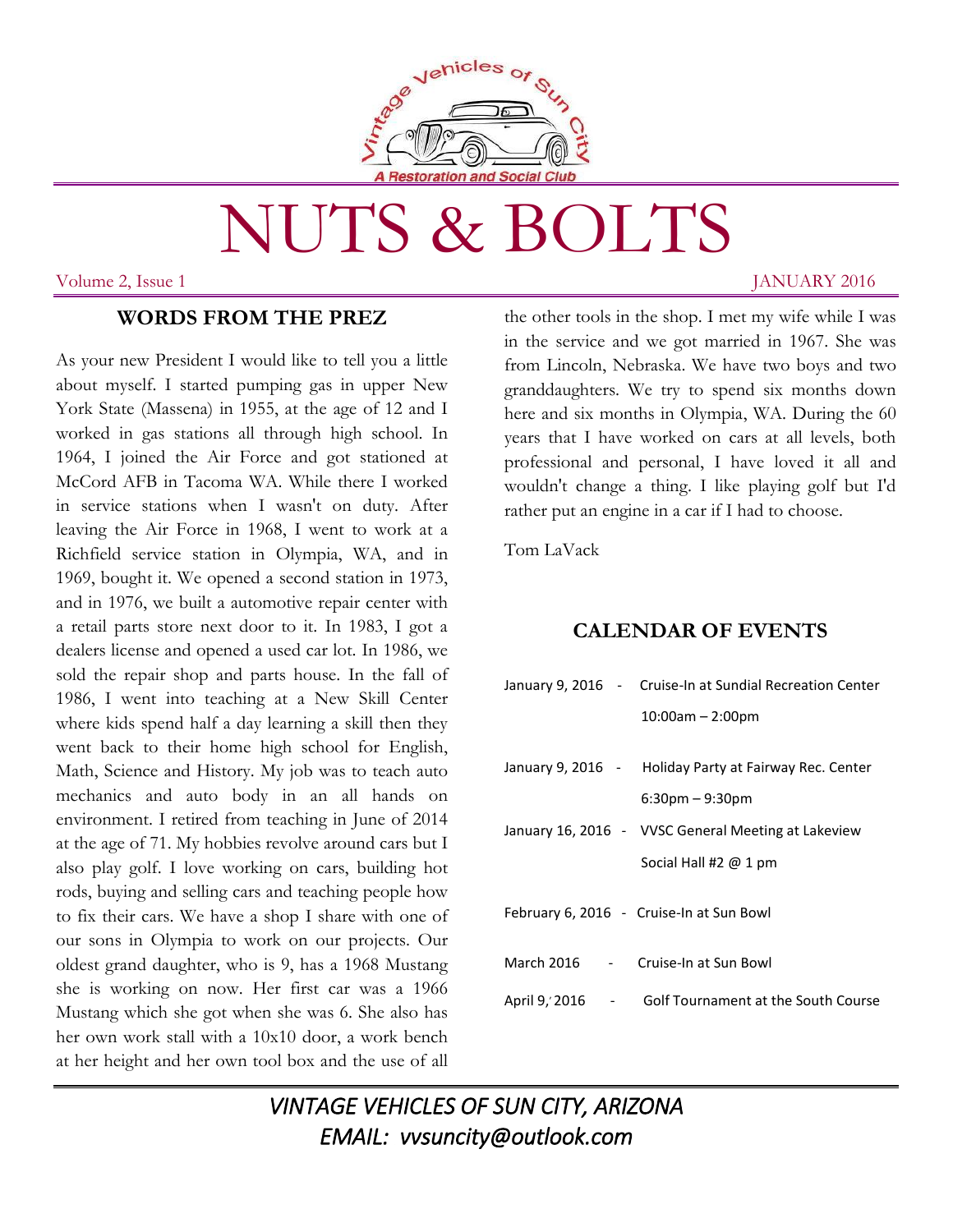# **VERBAGE FROM THE VP**



edge, waiting for you to come and give it a jump start!

VINTAGE VEHICLES OF SUN CITY IS THE NEW CLUB IN TOWN. If you love vehicles this is the club for you. The Club is open to all WH MAL CHELLES OF SUN CLITS LIFE NEW CLUB IN 100W WI. If you towe ventues mis S the coup for you. The Club is open to all the vehicles: Cars, trucks, tractors, instorcycles, etc. that you want to restore, preserve, maintai work on cars, learn, and socialize

The club website is now up and running at [http://vintagevehiclesofsuncity.com/.](http://vintagevehiclesofsuncity.com/) The website consists of:

- 1) Home page with photos from car shows,
- 2) Events page with a listing of upcoming and recent past events
- 3) Golf tournament page with all the details
- 4) Raffle 2016 page with photos of the raffle car and when and where to get tickets
- 5) Newsletter page with copies of all the past newsletters
- 6) Post page for club members to ask questions and receive answers
- 7) For Sale page that allows members to post wanted or for sale items
- 8) Deals page where members can post offers from various sellers
- 9) Donate page for making donations for the new club shop

In later issues I will describe in more detail how each page works.

Please report any improvements or comments on the website to [VVsuncity@outlook.com](mailto:VVsuncity@outlook.com)

John Lassell – Vice President

# **EVENTS BULLETIN**

If you plan to display your vehicle at the cruise-in on Saturday, January 9, 2016 at the Sundial Rec. Center (10:00 am-2:00 pm), please enter at the NE driveway on 103rd. Those that want to park together should arrive at the same time as cars will be parked in the order that they arrive.

J&J Hot Dog Co. will be on hand and raffle tickets will be available for the Mercedes. This will be a special Ford Day Event as all Fords will be featured. Please feel free to invite your neighbors, too.

## **MEMBER AT LARGE**

Hi Fellow Car Enthusiasts!

Just a update on how things are going on our 1977 Mercedes Raffle. 2000 tickets have been printed up and about 700 have been distributed among the membership. As of December  $8<sup>th</sup>$ , we have sold almost 200 tickets taking in approximately \$2,000.00.

We are 10% of our goal in the first month! Things are looking really good. The question is "HAVE YOU SOLD YOUR RAFFLE TICKETS YET??" If the answer is "Yes", I have more tickets available at the Thursday Morning Breakfasts and General Meetings, or give me a call at 530-308-8135 and I will see to it that you get more tickets.

At the first car show, over \$800 in tickets were sold. Great job!



Continued on the next page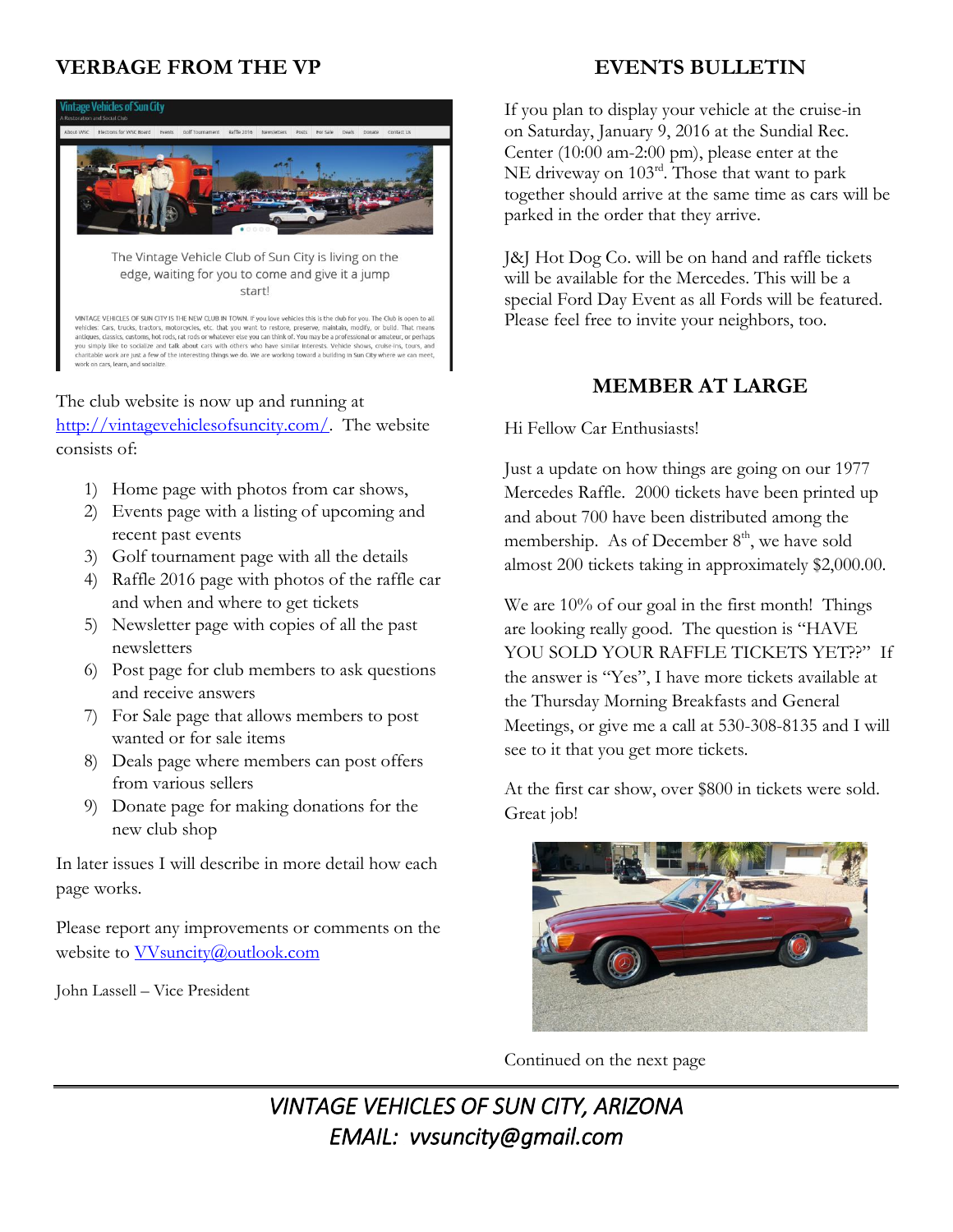Recently, some repairs were necessary on the old Mercedes. It developed a water leak. Thanks to the help from Tom LaVack and Gary Davis, a new lower radiator hose was installed along with a water pump and an electric window control switch….it's great to have good help in the car club. The job was completed for about \$150.00 in parts and saved the "Club" a lot of money if it would have been taken to a shop. I can only imagine what the Mercedes Dealer would have charged. YEAH Tom & Gary!!!!

Carol McDade offered to drive the car to the Bell Rec. Center on her daily excursions, parking it in front of the pool & exercise area with a sign on the car "Raffle Tickets for Sale" and has been doing very well selling tickets. YEAH Carol!!

Keep in mind that this car belongs to the VVSC Membership and any help or ideas you might have for selling more tickets, please let us know. The drawing will be on April 19<sup>th</sup> at our regular meeting, so we still have time to get out there and sell, sell, sell!

Gary Davis

## **MEMBER AT LARGE**

Hello VVSC members. My name is Walter Ready and I am your new Member at Large, board member. I was at most of the club start up meetings last year and I could tell this was going to turn into a Great Club! This club has been coming together in the last few months in a way that has surprised a lot of people. Personally, I want to do anything I can for the common good, and to promote our old vehicle interest. In addition, we are now able to receive donations, so please feel free to contact me if you feel you have something to give. I look forward to enjoying my old car friends in the club and meeting new ones!

Thank You,

Walter Ready [\(623-698-3001\)](tel:%28623-698-3001).

## **VVSC BOARD ELECTIONS RESULTS**



During the VVSC general meeting on December 15<sup>th</sup>, several new board officers were elected. Your new board members for 2016 are as follows:

| President:                                 | Tom LaVack - 360-628-2444                        |
|--------------------------------------------|--------------------------------------------------|
| Vice Pres:                                 | John Lassell - 503-522-0029                      |
| Vice Pres:                                 | Bill Senter - 715-210-4479                       |
| Treasurer:                                 | Warren Clucker - 623-977- 2128                   |
|                                            | $1st$ Secretary: Les Litzenberger – 509-430-1625 |
| Members at Large:                          |                                                  |
|                                            | Walter B Ready - 623-698-3001                    |
|                                            | Gary Davis - 530-308-8135                        |
| Past President: Jon Braemer - 928-600-9739 |                                                  |

Please note that an additional Vice President has been added to the 2016 board. This new position allows for better distribution of responsibilities among the board members. It was also decided by membership vote, that the additional position of  $2<sup>nd</sup>$  secretary would be added to the board to further ease each VVSC officer's load. As of this date, the position of  $2<sup>nd</sup>$ secretary remains unfilled and is available to any member who would like to become involved in the management of our club.

Next time you see a VVSC board member, please take the time to convey your appreciation and gratitude for the responsibilities they accept on behalf of Vintage Vehicles of Sun City.

Scott Donkers – Newsletter Editor

**Notable Quote: "Aerodynamics are for people who can't build engines" – Enzo Ferrari**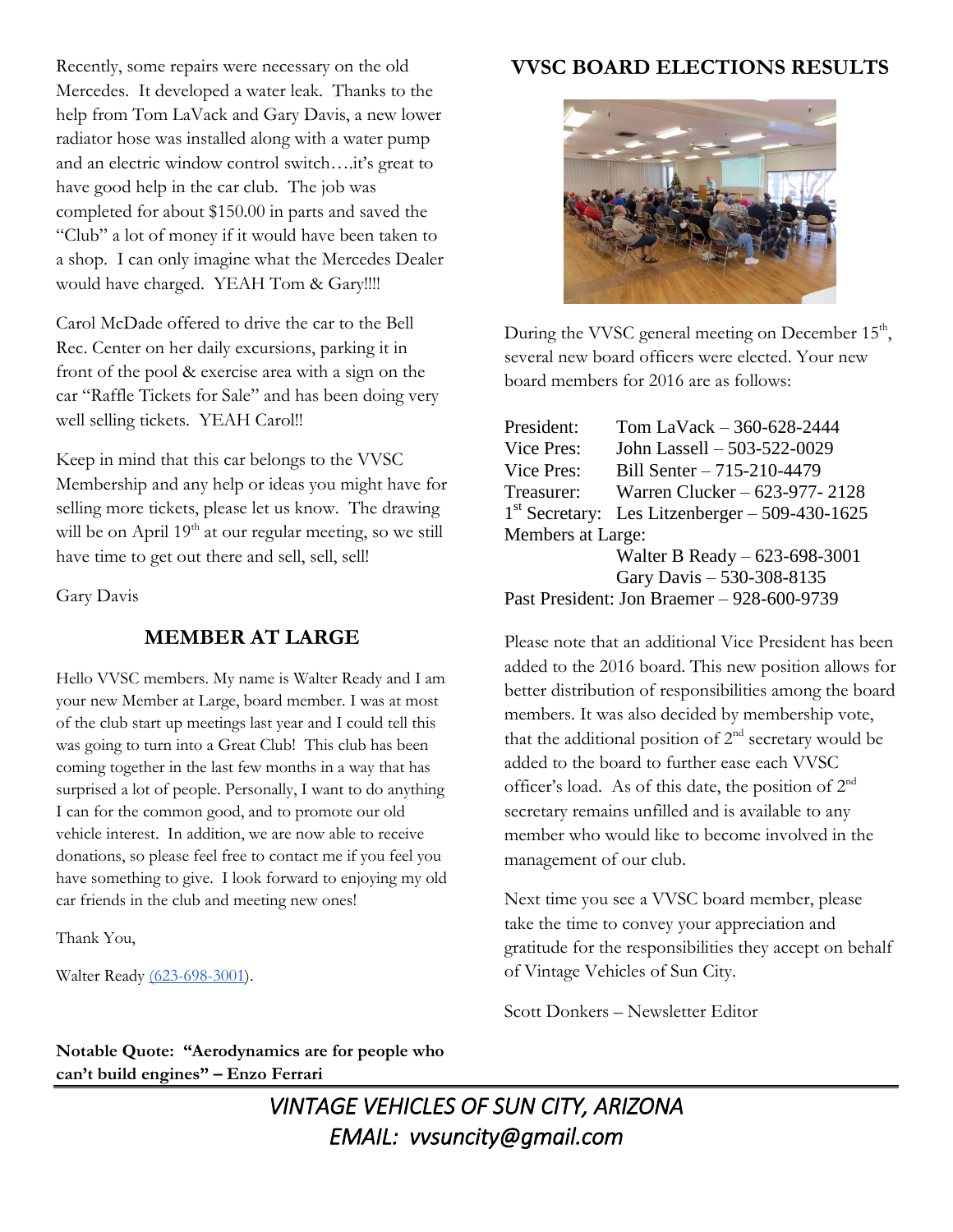## **THOUGHTS FROM OUR PRESIDENT**

My goal for leading the club in the coming year will be to form committees to work towards getting a shop built that we can work out of and will be an asset to Sun City now and in the future. There is no one committee more important then another because all are needed to make the club function. We need the events committee to show we are doing things that are fun and enriching. We need a fund raising committee to obtain funds to build a shop. We need a building committee to make sure we end up with a building that is functional. We need a promotional committee to get the word out to let the community know what we are trying to do and get them involved. Once this is done the real work will start because we will have to have a committee to run the day to day operation of the shop and that will take man power. To volunteer, you can contact any board member or go to the web site and tell us you want to help then someone will get in touch with you.

Tom LaVack

#### **DECEMBER CRUISE-IN & CAR SHOW**

To those of you who attended the December Cruisein and Car Show at the Marinette Rec. Center, congratulations, you were the beneficiary of a beautiful, cloudless Sun City day and a terrific display of automobiles, courtesy of several Vintage Vehicles of Sun City, members. If you were unable to attend this featured event, please enjoy the following photos, shot by your club photographer, Ed Gordon…